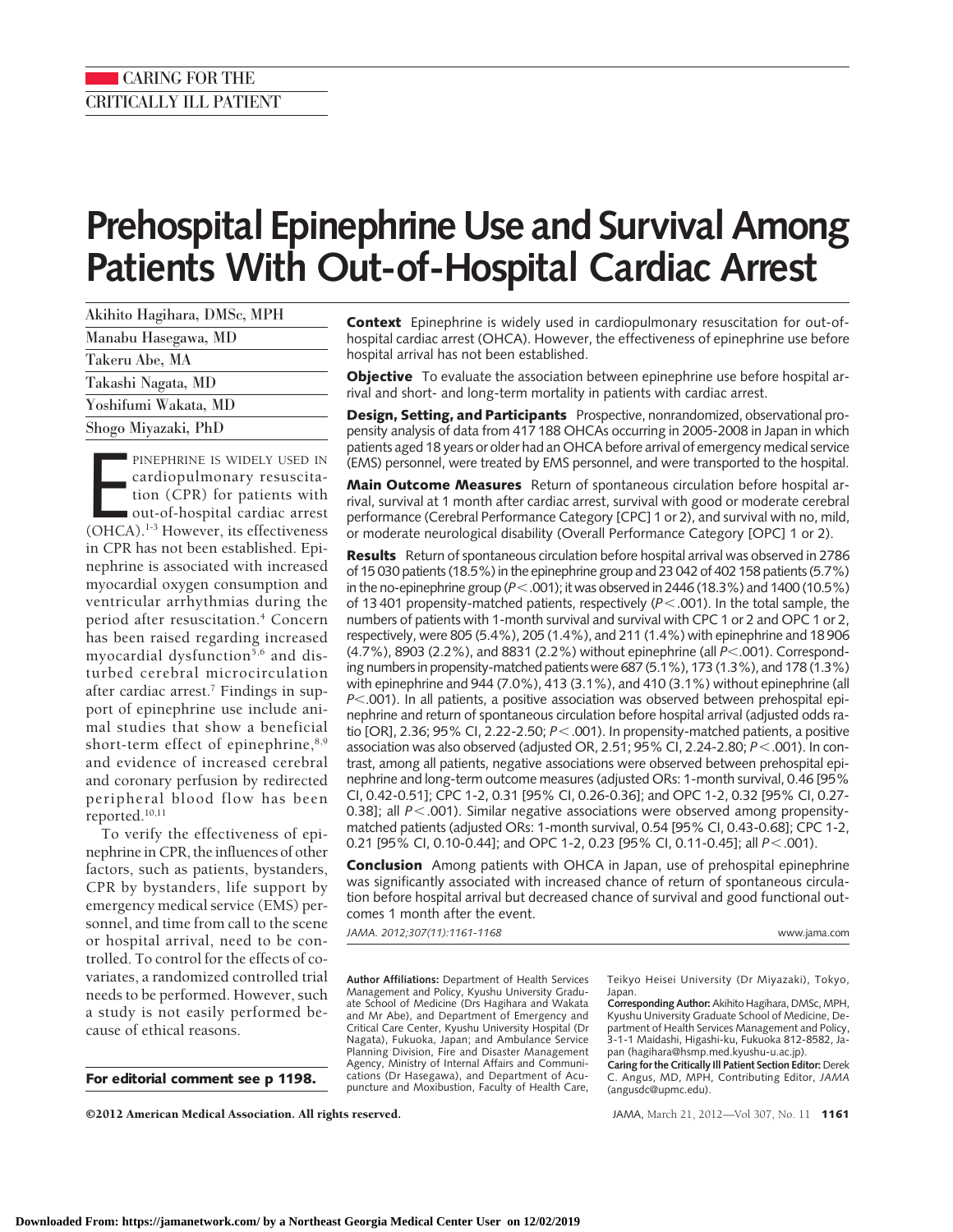As for the effectiveness of epinephrine use in CPR, a large, retrospective registry study in Sweden reported that epinephrine is an independent predictor of mortality.12 A large, observational before-after study in Singapore showed that epinephrine is not beneficial for immediate or 1-month survival.<sup>13</sup> Recently, 2 randomized controlled trials showed that patients receiving adrenaline during cardiac arrest had no statistically significant improvement in survival to hospital discharge, although there was a significantly improved likelihood of achieving return of spontaneous circulation (ROSC).<sup>14,15</sup> These studies were limited by several methodological problems, such as the use of samples from a single center, type II errors, and imperfect randomization.14 In view of these previous studies, the findings are not consistent and the effectiveness of epinephrine in CPR has not been established. We thus performed a propensity analysis that sought to determine how epinephrine use in CPR before hospital arrival was associated with immediate and 1-month survival using national data from a whole sample of OHCAs between 2005 and 2008 in Japan.

#### **METHODS**

## **EMS System and Data Collection**

The EMS system in Japan has been described previously.<sup>16-18</sup> Briefly, in Japan, municipal governments provide EMS through about 800 fire stations with dispatch centers. Because the Japanese guidelines do not allow EMS providers to terminate resuscitation in the field, all patients with OHCA who are treated by EMS personnel are transported to hospitals.<sup>19</sup> Based on the standardized Utstein style template, registry of all OHCA cases in Japan is performed in a prospective, nationwide, and population-based manner by the Fire and Disaster Management Agency (FDMA). In particular, time from call to the scene or hospital arrival is measured using dispatch records at the fire station and an emergency lifesaving technician watch. Data concerning bystander CPR administration, automated external defibrillator use, and the characteristics of CPR by EMS personnel (eg, initial rhythm, defibrillation, intubation, epinephrine use) are collected using EMS records. To collect 1-month follow-up data, the EMS person in charge of each patient with OHCA has a face-to-face meeting with the physician who treated that patient at the hospital. If the patient is not at the hospital, the EMS personnel conducts a follow-up search. These data are initially handwritten. Then, in cooperation with the physicians in charge of patients with OHCA, the EMS personnel summarize the data of each OHCA case in standardized Utstein style.20,21 The data at the 807 fire stations with dispatch centers in the 47 prefectures are then electronically integrated into the national registry system on the FDMA database server.

Inmost cases, an ambulance crew consists of 3 emergency personnel, including at least 1 emergency lifesaving technician. Emergency lifesaving technicians have undergone extensive training in the provision of emergency care until arrival at the hospital. These technicians are permitted to insert an intravenous line and an adjunct airway and to use semiautomated external defibrillators.16 Specially trained emergency lifesaving technicians have been permitted to insert an intravenous line since July 2004, and certified emergency lifesaving technicians have been permitted to administer intravenous epinephrine since April 2006.16

Epinephrine use is implemented according to the FDMA resuscitation guidelines for emergency lifesaving technicians.22 Specifically, during the resuscitation of patients with OHCA, after checking the initial rhythm and using defibrillation when appropriate, along with CPR, emergency lifesaving technicians perform tracheal intubation and/or insert an intravenous line with approval from an online emergency physician. Then, after verifying the absence of impulse in the carotid artery, the emergency lifesaving technicians administer epinephrine with the approval of the emergency physician.<sup>22</sup>

#### **Study Design and Patients**

This was a prospective observational study using national registry data. The study was approved by the ethics committee at Kyushu University Graduate School of Medicine. The requirement for written informed consent was waived.

Patients were aged 18 years or older, had an OHCA before arrival of EMS personnel, were treated by EMS personnel, and were then transported to medical institutions between January 1, 2005, and December 31, 2008, in Japan.

## **Variables**

The collected data included information on OHCA patients, CPR initiated by bystander, life support by EMS personnel, and patient outcome. When patients survived cardiac arrest, they were followed up for as long as 1 month after the event, and information on survival and neurological and physical status 1 month after the event was collected. Neurological outcomes 1 month after successful resuscitation were evaluated using the Glasgow-Pittsburgh Cerebral Performance Category (CPC) scale, which has 5 categories: (1) good cerebral performance; (2) moderate cerebral disability; (3) severe cerebral disability; (4) coma or vegetative state; and (5) death; and using the Overall Performance Category (OPC) scale, also with 5 categories: (1): no or mild neurological disability; (2) moderate neurological disability; (3) severe neurological disability; (4) coma or vegetative state; and (5) death.<sup>20,21,23</sup> At 1 month after the event, the EMS person in charge of the patient with OHCA contacted the physician in charge of that patient at the medical facility and collected CPC and OPC data by chart review and an in-person interview. These data were entered into the national database.

The etiology of cardiac arrest (ie, cardiac or noncardiac) was determined clinically by the physician in charge with the aid of the EMS personnel. Regarding first documented rhythm, because an automated external defibrillator analyzes a patient's rhythm automatically and delivers a shock only when it detects ventricular fibrillation

**1162** JAMA, March 21, 2012—Vol 307, No. 11 **Canadia Association. All rights reserved.**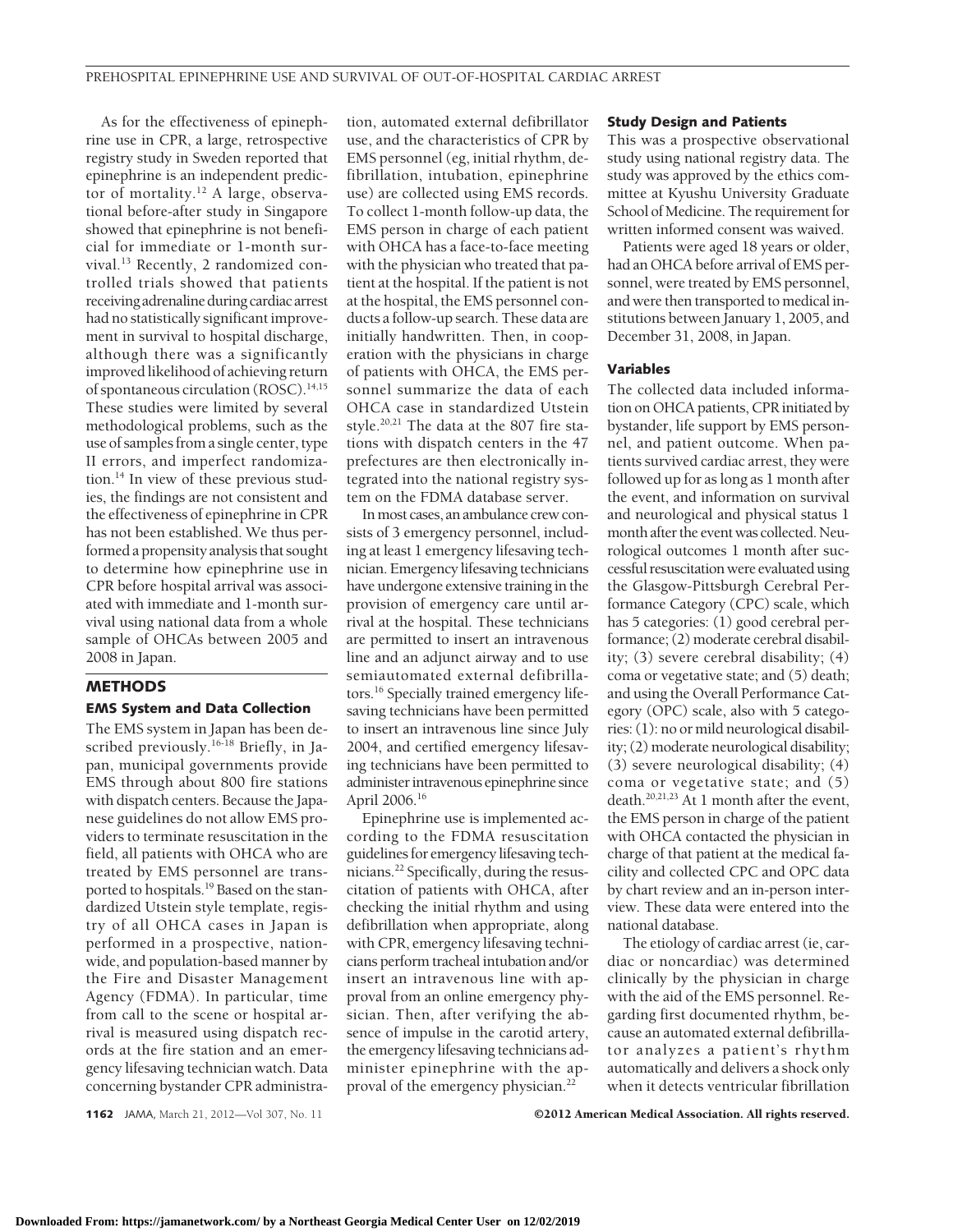(VF), the patient's first recorded rhythm was regarded as VF when laypersons delivered shocks with the use of a publicaccess automated external defibrillator. Additionally, the category of VF included ventricular tachycardia. Only epinephrine was used during prehospital CPR for patients with OHCA, following the FDMA resuscitation guideline for emergency lifesaving technicians.<sup>22</sup>

## **End Points**

The 4 end points were ROSC before hospital arrival, survival at 1 month after cardiac arrest, 1-month survival with CPC category 1 or 2, and 1-month survival with OPC category 1 or 2.<sup>20,21,23</sup>

#### **Statistical Analysis**

Data that met the criteria concerning patient age, time course, and epinephrine use were analyzed. Using data for all cases, 3 unconditional logistic regression models were fit using one of the end points as a dependent variable. With an actual 1-month survival rate of 5.4% in the intravenous epinephrine group and 4.7% in the noepinephrine group, 15 030 samples for each group provided a power level of 92.0% with a type I error of  $.05.^{24}$ 

Epinephrine use before hospital arrival was not randomly assigned in the patient population; therefore, we developed a propensity score for epinephrine use before hospital arrival and controlled for potential confounding and selection bias.<sup>25</sup> By multivariable logistic regression analysis not taking patient outcome into account, the propensity score for prehospital epinephrine use was determined. Specifically, a full nonparsimonious logistic regression model was fit with prehospital epinephrine use as a dependent variable, which included every variable in **TABLE 1** (ie, 20 variables, including 3 dummy variables for cases per year) plus dummy variables for the 47 prefectures in Japan (ie, 46 variables) as independent variables. A propensity score for epinephrine use before hospital arrival was calculated from the logistic regression equation for each patient. This propensity score represented the probability that a patient with OHCA would be given epinephrine before hospital arrival. Using the SAS macro program by Parsons et al,<sup>26</sup> based on propensity score, patients with OHCA who were given epinephrine were matched with unique control patients who were not given epinephrine before hospital arrival. Using data for the propensity-matched patients, 4 types of conditional logistic regression models were fit with one of the end point variables as a dependent variable. With an actual 1-month survival rate of 5.1% in the intravenous epinephrine group and 7.0% in the no-epinephrine group, 13 401 samples for each group provided a power level of 94.1% with a type I error of .01.24

The 2-sided significance level for all tests was  $P < 0.05$ . All analyses were performed using SAS software, version 8.2 (SAS Institute Inc).

## **RESULTS Patient Characteristics**

Between January 1, 2005, and December 31, 2008, 431 968 OHCAs occurred. Of these cases, 417 188 met the inclusion criteria (**FIGURE 1**and Table 1). The mean age of all patients was 72 (SD, 16) years, and no significant difference existed between the mean ages of the 2 groups (*P*=.86). There was a significant difference between those who were given epinephrine and those who were not before hospital arrival. The number of OHCA cases who received epinephrine increased over the study period from 190 in 2005 to 8124 in

**Table 1.** Baseline Characteristics of Patients With Out-of-Hospital Cardiac Arrest According to Epinephrine Administration, 2005-2008, Japan (N = 417 188)<sup>a</sup>

| Characteristics                                                                                                          | Epinephrine<br>$(n = 15030)$ | No Epinephrine<br>$(n = 402158)$ |
|--------------------------------------------------------------------------------------------------------------------------|------------------------------|----------------------------------|
| Cases per year                                                                                                           |                              |                                  |
| 2005                                                                                                                     | 190(1.3)                     | 100 514 (25.0)                   |
| 2006                                                                                                                     | 1764 (11.8)                  | 102 250 (25.4)                   |
| 2007                                                                                                                     | 4947 (32.9)                  | 96 310 (24.0)                    |
| 2008                                                                                                                     | 8124 (54.1)                  | 103017 (25.6)                    |
| Age, mean (SD), y                                                                                                        | 72.38 (15.5)                 | 72.41 (16.4)                     |
| Male                                                                                                                     | 9546 (63.5)                  | 236 366 (58.8)                   |
| <b>Bystander eyewitness</b>                                                                                              | 8938 (59.5)                  | 159 304 (39.6)                   |
| Family member bystander eyewitness                                                                                       | 5250 (34.9)                  | 82812 (20.6)                     |
| Origin of cardiac arrest<br>Cardiac                                                                                      | 9088 (60.5)                  | 220 597 (54.9)                   |
| Noncardiac                                                                                                               | 5942 (39.5)                  | 181 561 (45.2)                   |
| Cardiopulmonary resuscitation initiated by bystander<br>Chest compression                                                | 6627 (45.1)                  | 143 975 (36.0)                   |
| Rescue breathing                                                                                                         | 2458 (16.9)                  | 60 691 (15.2)                    |
| Use of public-access automated external defibrillator                                                                    | 113 (0.8)                    | 1449 (0.4)                       |
| Life support by emergency medical service personnel<br>Emergency lifesaving technician present in ambulance              | 14 929 (99.4)                | 374818 (93.2)                    |
| Physician present in ambulance                                                                                           | 1079 (7.2)                   | 9176 (2.3)                       |
| Advanced life support performed by physician                                                                             | 2558 (17.0)                  | 61 302 (15.3)                    |
| Time from call to arrival at scene, mean (SD), min                                                                       | 7.54(4.0)                    | 7.18(3.8)                        |
| Time from call to arrival at hospital, mean (SD), min                                                                    | 38.15 (13.5)                 | 31.68 (13.3)                     |
| First documented rhythm<br>Ventricular fibrillation/pulseless ventricular tachycardia                                    | 2054 (13.7)                  | 29 103 (7.2)                     |
| Pulseless electrical activity/asystole                                                                                   | 12975 (86.3)                 | 373049 (92.8)                    |
| Defibrillation by emergency medical service personnel                                                                    | 3117 (20.9)                  | 42 348 (10.5)                    |
| Use of advanced life support devices (eg, laryngeal mask/<br>adjunct airway/tracheal tubes)                              | 11 496 (76.5)                | 172 673 (42.9)                   |
| Insertion of intravenous line                                                                                            | 14 4 20 (96.0)               | 64 246 (16.0)                    |
| a Data are expressed as No. (%) unless otherwise indicated. All baseline characteristic comparisons between the 2 groups |                              |                                  |

a Data are expressed as No. (%) unless otherwise indicated. All baseline characteristic comparisons between the 2 groups<br>were statistically significant at P<.001 except age (P=.86). Values were missing for 5 to 10998 indiv variables.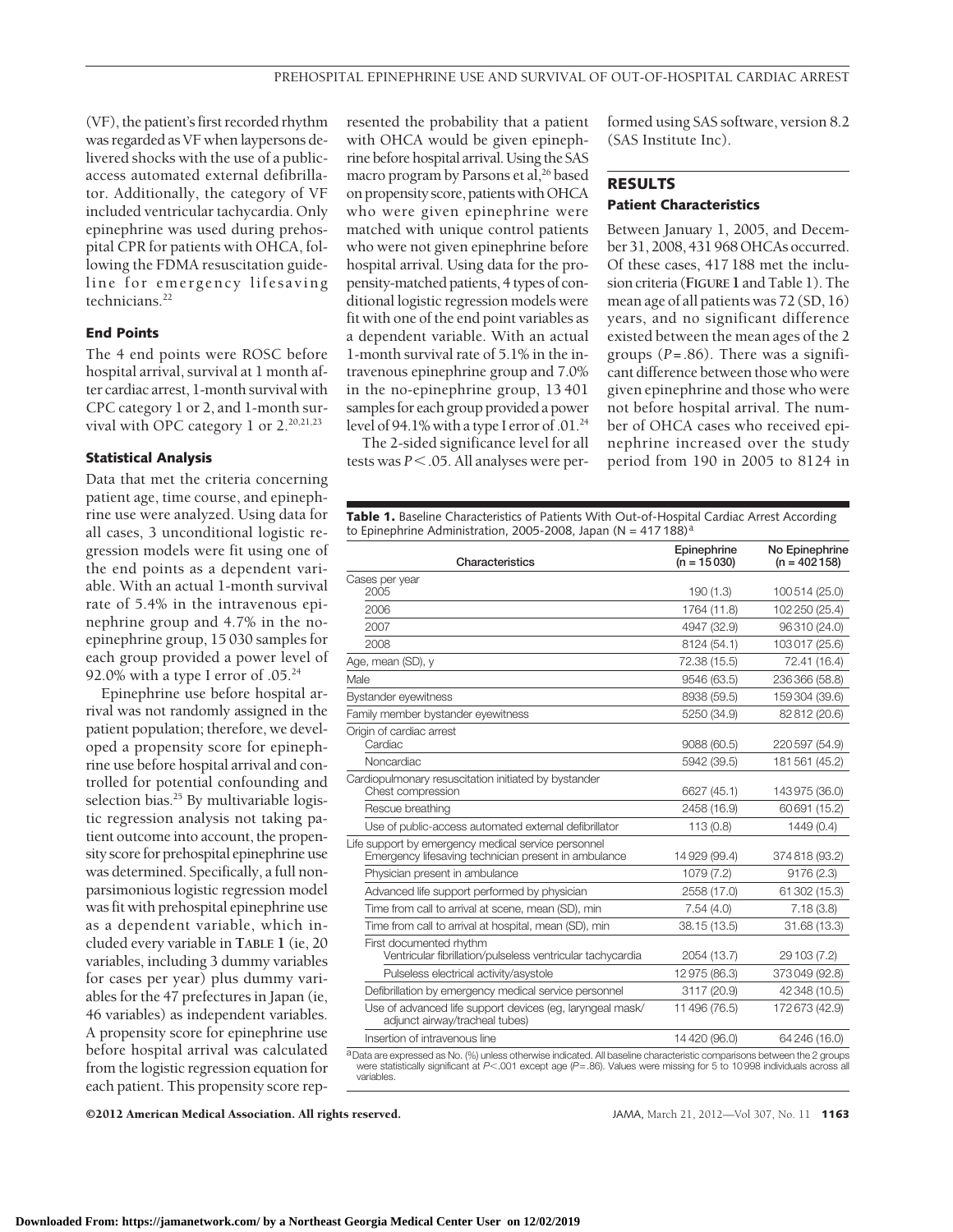2008, whereas the number of OHCA cases who did not receive epinephrine remained at the same level (*P*<.001) (Table 1). Additionally, we checked the effects of prehospital epinephrine use by VF/non-VF status. Among patients with VF, 432 patients (21.1%) in the epinephrine group and 6478 (22.3%) in the no-epinephrine group had ROSC before hospital arrival  $(\chi^2=1.59; P=.21)$ . The numbers of patients with 1-month survival, CPC category 1 or 2, and OPC category 1 or 2, respectively, were 316 (15.4%), 126 (6.1%), and 127 (6.2%) in the epinephrine group and 6209 (21.3%), 3927 (13.5%), and 3920 (13.5%) in the no-epinephrine group  $(\chi^2=41.02, 91.82,$  and 90.13, respectively; all  $P$ <.001). Among patients without VF, 2354 (18.2%) in the epinephrine group and 16 564 (4.4%) in



the no-epinephrine group had ROSC before hospital arrival  $(\chi^2=5052.66)$ ; *P*-.001). The numbers of patients without VF with 1-month survival, CPC category 1 or 2, and OPC category 1 or 2, respectively, were 489 (3.8%), 79 (0.6%), and 84 (0.7%) in the epinephrine group and 12 696 (3.4%), 4975 (1.3%), and 4910 (1.3%), in the noepinephrine group ( $\chi^2$ =5.08; *P* = .02;  $\chi^2$ =50.96; *P* < .001; and  $\chi^2$ =43.91; *P*-.001, respectively) (eAppendix and eTable 1; available at http://www.jama .com).

## **Epinephrine Use Before Hospital Arrival and Patient Survival**

**TABLE 2** and **FIGURE 2** summarize survival outcomes based on epinephrine use among all patients. With respect to the 4 end-point variables, in the initial unadjusted model, there was a significant difference between those who were administered epinephrine and those who were not before hospital arrival (all *P*-.001) (Figure 2). A positive association was detected between prehospital epinephrine use and the outcome measure in patients with ROSC before hospital arrival in the 3 models. A significant positive association in the crude model (OR, 1.15; 95% CI, 1.07-1.23; *P*-.001) and a significant negative association in the adjusted model using selected variables (OR, 0.43; 95% CI, 0.39-0.46; *P*<.001) or all variables (OR, 0.46; 95% CI, 0.42-

| Table 2. Unconditional Logistic Regression Analyses of Outcomes in Epinephrine Group |  |
|--------------------------------------------------------------------------------------|--|
| (vs No-Epinephrine Group) Among All Patients With Out-of-Hospital Cardiac Arrest     |  |

|                                                                                                                                  | Odds Ratio (95% CI) <sup>a</sup> |                                                                     |            |            |  |  |
|----------------------------------------------------------------------------------------------------------------------------------|----------------------------------|---------------------------------------------------------------------|------------|------------|--|--|
| Analysis                                                                                                                         | <b>ROSC</b>                      | 1-Month<br>Survival                                                 | CPC 1 or 2 | OPC 1 or 2 |  |  |
| Unadjusted ( $n = 417155$ )                                                                                                      |                                  | 3.75 (3.59-3.91) 1.15 (1.07-1.23) 0.61 (0.53-0.70) 0.63 (0.55-0.73) |            |            |  |  |
| Adjusted for selected variables 3.06 (2.93-3.21) 0.43 $(0.39-0.46)$ 0.21 (0.18-0.24) 0.22 (0.19-0.25) (n = 412 078) <sup>b</sup> |                                  |                                                                     |            |            |  |  |
| Adjusted for all covariates<br>$(n = 391046)^c$                                                                                  |                                  | 2.36 (2.22-2.50) 0.46 (0.42-0.51) 0.31 (0.26-0.36) 0.32 (0.27-0.38) |            |            |  |  |

Abbreviations: CPC, Cerebral Performance Category; OPC, Overall Performance Category; ROSC, return of spontaneous

a For all odds ratios, *P*<.001.

4For all odds ratios, P<.001.<br><sup>6</sup> Selected variables included age, sex, bystander eyewitness, relationship of bystander to patient, bystander chest com-<br>6 pression, bystander rescue breathing, use of public-access automate mented rhythm, and time from call to arrival at the scene for the model with ROSC as a dependent variable. For other models, ROSC and the above selected variables were adjusted.

<sup>c</sup> All covariates included all variables in Table 1 plus 46 dummy variables for the 47 prefectures in Japan for the model with ROSC as a dependent variable. For other models, ROSC, all variables in Table 1, and 46 dummy variables for the 47 prefectures in Japan were adjusted.

**1164** JAMA, March 21, 2012—Vol 307, No. 11 **Canadia American Medical Association. All rights reserved.** 

0.51; *P* - .001) were observed for 1-month survival with respect to an association between prehospital epinephrine use and the outcome measures. A significant negative association was detected between prehospital epinephrine use and CPC and OPC in the 3 models.

## **Prehospital Epinephrine Use and Survival**

## **in Propensity-Matched Patients**

To calculate the propensity score, a full nonparsimonious logistic regression model was fit. This model yielded a C statistic of 0.96, which indicated a very strong ability to differentiate between those who used epinephrine before hospital arrival and those who did not. The propensity score ranged from 0.007 to 1.000, which indicated that the probability of epinephrine use before hospital arrival by a patient with OHCA would be between 0 and 1. In the study, 13 401 patients who were given epinephrine were matched with 13 401 patients who were not given epinephrine (**TABLE 3**). With respect to every predictor variable, no significant difference was detected between patients who were given epinephrine and patients who were not given epinephrine, which showed that these propensity-matched patients were well matched.

**TABLE 4** and **FIGURE 3** summarize survival outcomes based on epinephrine use among propensity-matched patients. With respect to the 4 end-point variables, in the initial unadjusted model, there was a significant difference between those who were administered epinephrine and those who were not before hospital arrival (all  $P < .001$ ) (Figure 3). For ROSC, a positive association was detected between prehospital epinephrine use and the outcome measures in the 4 models. The positive association became increasingly more evident after adjustment for selected variables and after adjustment for all variables. Inversely, for 1-month survival and survival with minimal neurological impairment (ie, CPC category 1 or 2, OPC category 1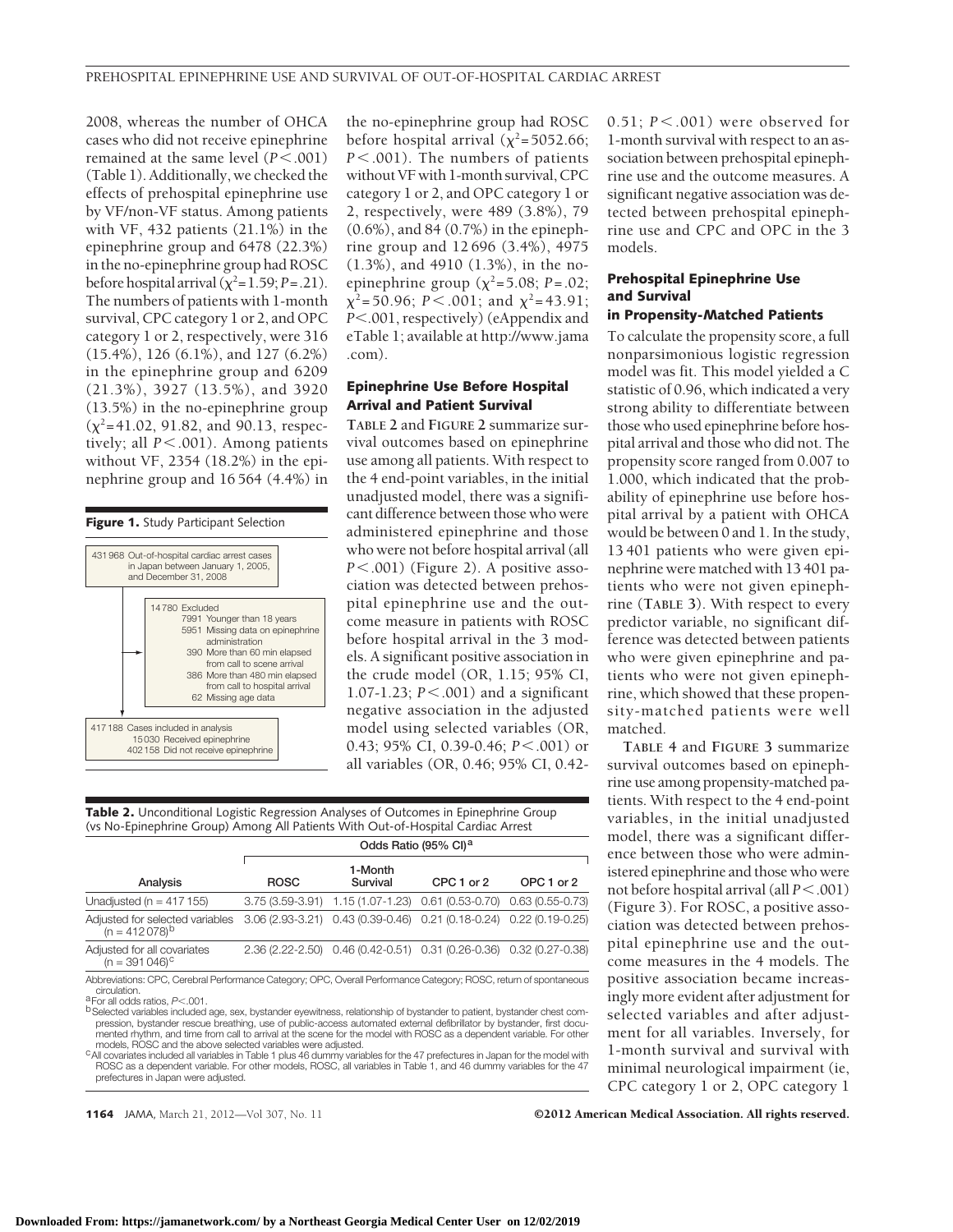or 2), a significant negative association was observed between epinephrine use before hospital arrival and the outcome measures. These negative associations became increasingly more evident after adjustment for selected variables and after adjustment for all variables (eAppendix and eTable 2).

## **COMMENT**

Our findings, based on propensitymatched analyses using 4 different models, clearly show that intravenous epinephrine administration before hospital arrival is independently associated with reduced 1-month survival (Table 4). As for the effectiveness of prehospital epinephrine use in cardiopulmonary resuscitation, 1large observational study supported effectiveness<sup>12</sup> while others did not.<sup>13,27</sup> Although recent randomized controlled trials showed that epinephrine use before hospital arrival was not associated withlong-term survival, there were severalmethodological problemswith these trials.<sup>15,25</sup> Previous findings are inconsistent, so the effectiveness of epinephrine inCPRhasnotbeenestablished.Ourfindings are derived from national registry data, and sample size for propensity analysis posed no problem. Based on a valid propensityanalysiscontrollingfor theeffects of selection bias and confounding factors, we observed that intravenous epinephrine use before hospital arrival was a significant predictor of poorlong-term outcome.Webelieve that thepresentfindings areimportant both theoretically and practically.Asnotedpreviously,epinephrine is reportedly associated with increased myocardial dysfunction, disturbed cerebral microcirculation after cardiac arrest, and ventricular arrhythmias during the period after resuscitation.<sup>4-7</sup> The adverse long-term effect might be due to these pharmacological effects of epinephrine.

Epinephrine use before hospital arrival was consistently a significant and positive predictor of ROSC before hospital arrival in the 4 different models, and the ORs ranged from 1.91 to 2.51 (all *P*-.001) (Table 4). Our results are based on propensity-matched data and are consistent with previous findings.<sup>14,15,27</sup> Several results have been reported that can

explain the biological or pharmacological aspects of intravenous epinephrine administration leading to improved short-term outcomes, including animal studies showing short-term effects of epinephrine8,9 and evidence to indicate increased cerebral and coronary perfusion by redirected peripheral blood flow.<sup>10,11</sup> Thus, the short-term effect might be attributable to these pharmacological effects of epinephrine.

A major confounder in this analysis is that patients who did not receive epinephrine in the prehospital setting may have received epinephrine after hospital arrival. Therefore, the differences may reflect changes in the type of care after hospital arrival and may not be attributable to the drug itself. Thus, we conducted a sensitivity analysis. In matched subsets of patients who had ROSC prior to hospital arrival, there would be no indication to receive epinephrine in the hospital, so the pure effect of the drug could be determined. Thus, we compared long-term survival between these patients. The numbers of 1-month survivors in the epinephrine and no-

Figure 2. Results of Unconditional Logistic Regression Analyses Comparing Prehospital Epinephrine Use vs No Prehospital Epinephrine Use in Patients With Out-of-Hospital Cardiac Arrest

|                                              |                       |             | No. (%) With Outcome |                        |                                      |                                   |
|----------------------------------------------|-----------------------|-------------|----------------------|------------------------|--------------------------------------|-----------------------------------|
| Model<br><b>ROSC</b>                         | Total No.<br>of Cases | Epinephrine | No Epinephrine       | Odds Ratio<br>(95% CI) | Favors No<br>Prehospital Epinephrine | Favors Prehospital<br>Epinephrine |
| Unadjusted                                   | 417155                | 2786 (18.5) | 23042 (5.7)          | $3.75(3.59-3.91)$      |                                      |                                   |
| Adjusted for selected variables <sup>a</sup> | 412078                | 2692 (18.6) | 22804 (5.7)          | 3.06 (2.93-3.21)       |                                      |                                   |
| Adjusted for all covariates <sup>b</sup>     | 391046                | 2556 (18.6) | 21 629 (5.7)         | 2.36 (2.22-2.50)       |                                      |                                   |
| 1-Month survival                             |                       |             |                      |                        |                                      |                                   |
| Unadjusted                                   | 417186                | 805 (5.4)   | 18906 (4.7)          | 1.15 (1.07-1.23)       |                                      |                                   |
| Adjusted for selected variables <sup>a</sup> | 412078                | 772 (5.3)   | 18637 (4.7)          | $0.43(0.39 - 0.46)$    |                                      |                                   |
| Adjusted for all covariates <sup>b</sup>     | 391046                | 733 (5.3)   | 17677 (4.7)          | $0.46(0.42 - 0.51)$    |                                      |                                   |
| CPC 1 or 2                                   |                       |             |                      |                        |                                      |                                   |
| Unadjusted                                   | 417187                | 205(1.4)    | 8903 (2.2)           | $0.61(0.53 - 0.70)$    |                                      |                                   |
| Adjusted for selected variables <sup>a</sup> | 412078                | 197 (1.4)   | 8781 (2.2)           | $0.21(0.18 - 0.24)$    |                                      |                                   |
| Adjusted for all covariates <sup>b</sup>     | 391046                | 187(1.4)    | 8329 (2.2)           | $0.31(0.26 - 0.36)$    |                                      |                                   |
| OPC 1 or 2                                   |                       |             |                      |                        |                                      |                                   |
| Unadjusted                                   | 417187                | 211(1.4)    | 8831 (2.2)           | $0.63(0.55 - 0.73)$    | $-$                                  |                                   |
| Adjusted for selected variables <sup>a</sup> | 412078                | 202(1.4)    | 8710 (2.2)           | $0.22(0.19 - 0.25)$    |                                      |                                   |
| Adjusted for all covariates <sup>b</sup>     | 391046                | 192 (1.4)   | 37732 (2.2)          | $0.32(0.27 - 0.38)$    |                                      |                                   |
|                                              |                       |             |                      |                        |                                      |                                   |
|                                              |                       |             |                      |                        | 0.1                                  | 1.0<br>10                         |
|                                              |                       |             |                      |                        |                                      | Odds Ratio (95% CI)               |

CPC indicates Cerebral Performance Category; OPC, Overall Performance Category; ROSC, return of spontaneous circulation. Different sample sizes in the 3 models result from increasing numbers of cases with missing data as the number of independent variables increased.

<sup>a</sup>Selected variables included age, sex, bystander eyewitness, relationship of bystander to patient, bystander chest compression, bystander rescue breathing, use of<br>public-access automated external defibrillator by bystand dent variable. For other models, ROSC and the above selected variables were adjusted.<br><sup>b</sup>All covariates included all variables in Table 1 plus 46 dummy variables for the 47 prefectures in Japan for the model with ROSC as a

models, ROSC, all variables in Table 1, and 46 dummy variables for the 47 prefectures in Japan were adjusted.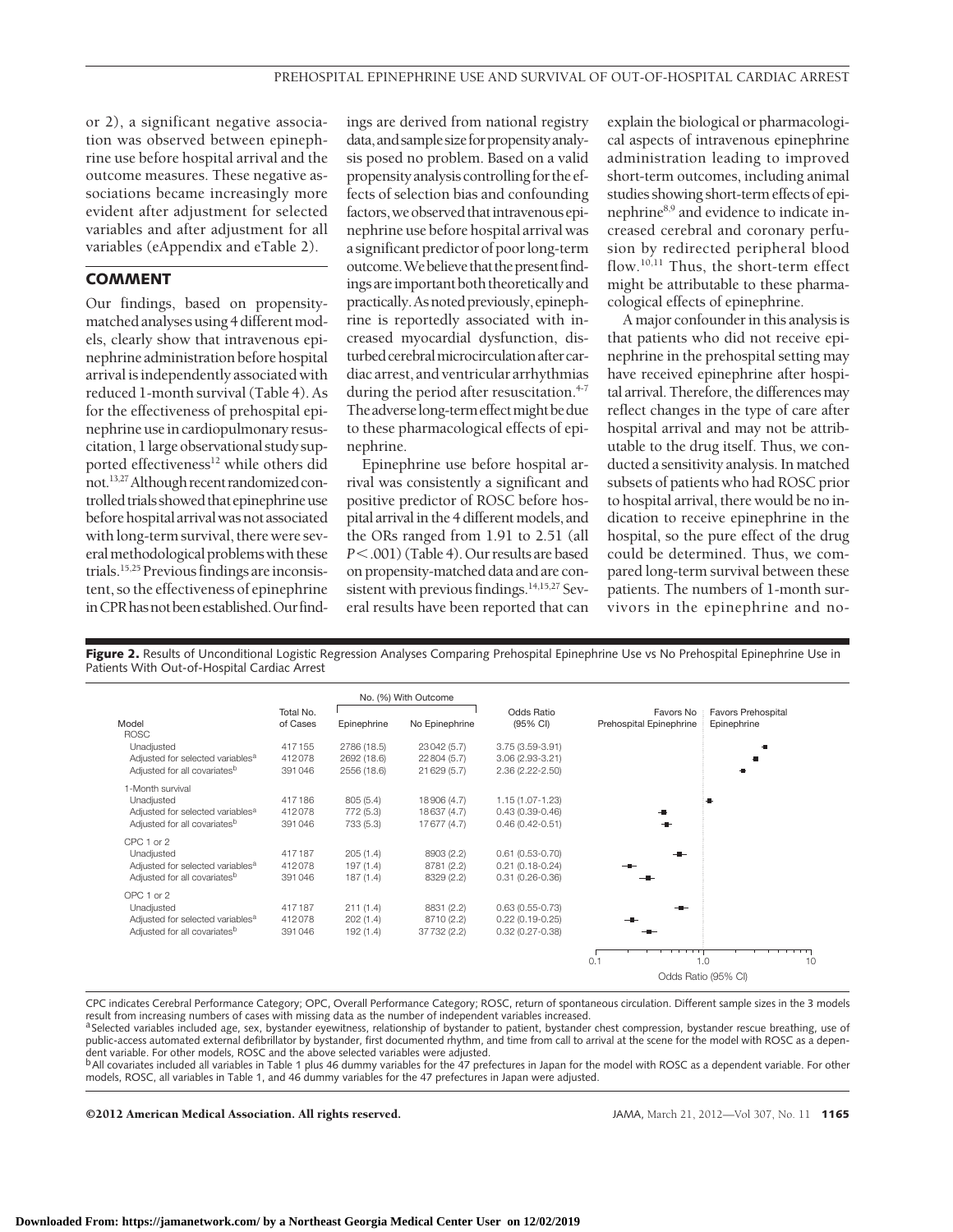epinephrine groups were 438 (18.0%) and 661 (46.8%), respectively (*P*-.001). The numbers of patients with CPC category 1 or 2 in the epinephrine and noepinephrine groups were 113 (4.7%) and 354 (25.0%), respectively (*P*-.001). The

**Table 3.** Baseline Characteristics of Patients With Out-of-Hospital Cardiac Arrest According to Epinephrine Administration in Propensity-Matched Patients<sup>a</sup>

| Characteristics                                                                                             | Epinephrine<br>$(n = 13401)$ | No Epinephrine<br>$(n = 13401)$ |
|-------------------------------------------------------------------------------------------------------------|------------------------------|---------------------------------|
| Cases per year                                                                                              |                              |                                 |
| 2005                                                                                                        | 183 (1.4)                    | 174 (1.3)                       |
| 2006                                                                                                        | 1704 (12.7)                  | 1664 (12.4)                     |
| 2007                                                                                                        | 4124 (30.8)                  | 4183 (31.2)                     |
| 2008                                                                                                        | 7390 (55.2)                  | 7380 (55.1)                     |
| Age, mean (SD), y                                                                                           | 72.43 (15.5)                 | 72.40 (15.7)                    |
| Male                                                                                                        | 8480 (63.3)                  | 8427 (62.9)                     |
| <b>Bystander eyewitness</b>                                                                                 | 7729 (57.7)                  | 7866 (58.7)                     |
| Family member bystander eyewitness                                                                          | 4519 (33.7)                  | 4533 (33.8)                     |
| Origin of cardiac arrest<br>Cardiac                                                                         | 8039 (60.0)                  | 7984 (59.6)                     |
| <b>Noncardiac</b>                                                                                           | 5362 (40.0)                  | 5417 (40.4)                     |
| Cardiopulmonary resuscitation initiated by bystander<br>Chest compression                                   | 5854 (43.7)                  | 5918 (44.2)                     |
| Rescue breathing                                                                                            | 2205 (16.5)                  | 2243 (16.7)                     |
| Use of public-access automated external defibrillator                                                       | 102(0.8)                     | 99(0.7)                         |
| Life support by emergency medical service personnel<br>Emergency lifesaving technician present in ambulance | 13316 (99.4)                 | 13308 (99.3)                    |
| Physician present in ambulance                                                                              | 811(6.1)                     | 873 (6.5)                       |
| Advanced life support performed by physician                                                                | 2122 (15.8)                  | 2233 (16.7)                     |
| Time from call to arrival at scene, mean (SD), min                                                          | 7.50(4.0)                    | 7.47(4.0)                       |
| Time from call to arrival at hospital, mean (SD), min                                                       | 37.92 (13.2)                 | 37.66 (18.3)                    |
| First documented rhythm<br>Ventricular fibrillation/pulseless ventricular tachycardia                       | 1758 (13.1)                  | 1781 (13.3)                     |
| Pulseless electrical activity/asystole                                                                      | 11 643 (86.9)                | 11 620 (86.7)                   |
| Defibrillation by emergency medical service personnel                                                       | 2610 (19.5)                  | 2602 (19.4)                     |
| Use of advanced life support devices (eq. laryngeal mask/<br>adjunct airway/tracheal tubes)                 | 10294 (76.8)                 | 10290 (76.8)                    |
| Insertion of intravenous line                                                                               | 12868 (96.0)                 | 12865 (96.0)                    |

a Data are expressed as No. (%) unless otherwise indicated. All baseline characteristic comparisons between the 2 groups were not statistically significant.

**Table 4.** Conditional Logistic Regression Analyses of Outcome in Epinephrine Group (vs No-Epinephrine Group) Among Propensity-Matched Patients With Out-of-Hospital Cardiac Arrest (n = 26 802)

|                                                                | Odds Ratio (95% CI) <sup>a</sup> |                                                                     |            |            |  |  |
|----------------------------------------------------------------|----------------------------------|---------------------------------------------------------------------|------------|------------|--|--|
| Analysis                                                       | <b>ROSC</b>                      | 1-Month<br>Survival                                                 | CPC 1 or 2 | OPC 1 or 2 |  |  |
| Unadjusted                                                     |                                  | 1.91 (1.78-2.05) 0.71 (0.64-0.79) 0.41 (0.34-0.49) 0.43 (0.36-0.51) |            |            |  |  |
| Adjusted for propensity                                        |                                  | 2.01 (1.83-2.21) 0.71 (0.62-0.81) 0.41 (0.33-0.52) 0.43 (0.34-0.54) |            |            |  |  |
| Adjusted for propensity<br>and selected variables <sup>b</sup> |                                  | 2.24 (2.03-2.48) 0.60 (0.49-0.74) 0.40 (0.26-0.63) 0.43 (0.28-0.66) |            |            |  |  |
| Adjusted for propensity<br>and all covariates <sup>c</sup>     |                                  | 2.51 (2.24-2.80) 0.54 (0.43-0.68) 0.21 (0.10-0.44) 0.23 (0.11-0.45) |            |            |  |  |

Abbreviations: CPC, Cerebral Performance Category; OPC, Overall Performance Category; ROSC, return of spontaneous

a For all odds ratios, *P*<.001.

4For all odds ratios, P<.001.<br><sup>6</sup> Selected variables included age, sex, bystander eyewitness, relationship of bystander to patient, bystander chest com-<br>6 pression, bystander rescue breathing, use of public-access automate mented rhythm, and time from call to arrival at the scene for the model with ROSC as a dependent variable. For other models, ROSC and the above selected variables were adjusted.

<sup>c</sup> All covariates included all variables in Table 1 plus 46 dummy variables for the 47 prefectures in Japan for the model with ROSC as a dependent variable. For other models, ROSC, all variables in Table 1, and 46 dummy variables for the 47 prefectures in Japan were adjusted.

**1166** JAMA, March 21, 2012—Vol 307, No. 11 **COLL 2012 American Medical Association. All rights reserved.** 

numbers of patients with OPC category 1 or 2 in the epinephrine and noepinephrine groups were 115 (4.7%) and 351 (24.8%), respectively ( $P < .001$ ). Additionally, we compared time from call to scene arrival or hospital arrival between the epinephrine and noepinephrine groups. The mean times from call to scene arrival in the epinephrine and no-epinephrine groups were 7.37 (SD, 3.73) minutes and 6.72 (SD, 3.05) minutes, respectively  $(P < .001)$ . The mean times from call to hospital arrival in the epinephrine and noepinephrine groups were 40.01 (SD, 14.19) minutes and 40.43 (SD, 21.84) minutes, respectively (*P*=.53). Because the no-epinephrine group was not transported more quickly to the emergency department, improved long-term outcomes might not reflect more rapid delivery to definitive care. In summary, the sensitivity analysis showed that the use of epinephrine might be related to decreased 1-month survival.

There are several notable findings of this study. First, the number of patients with OHCA who were given epinephrine increased dramatically from 190 in 2005 to 8123in 2008. SinceApril 2006, certified emergency lifesaving technicians have been permitted to administer intravenous epinephrine.16 The large increase in the number of patients who were administered epinephrine might be due to this change in the Japanese guidelines. In 2005, epinephrine was administered in 190 cases. Physicians were in ambulances in 2.5% of the 417 168 cases occurring during the study period. Thus, physicians likelyadministeredintravenousepinephrine to the 190 patientsin 2005. Second, in the total sample, only 1.4% of patients in the epinephrine group had good neurological outcomes, despite a 5.4% survival rate (Table 1). Thus, only about 25% of survivors had good neurological outcomes.The same basic patternwasfound among propensity-matched patients  $(Table 3)$ . This rate is substantially lower than those reported in most OHCA studies,inwhich themajorityoflong-termsurvivors had good outcomes.<sup>12,13,15,25,27</sup> This findingimplies that epinephrine administration might save the heart but not the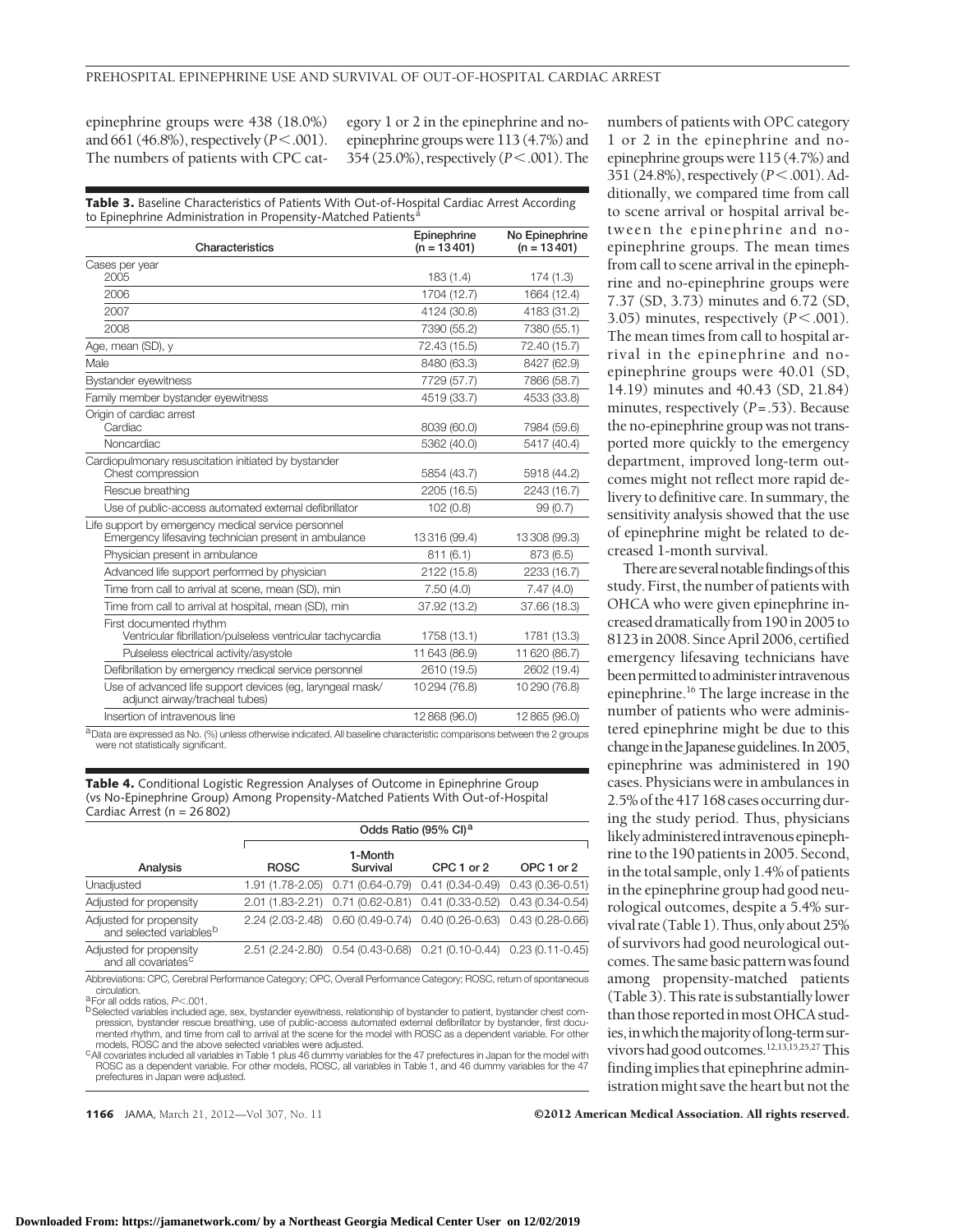brain, which is worth further study. Third, we also conducted an analysis of the association between prehospital epinephrine use and outcomes in the total sample (Table2).AnalysesofCPCandOPCboth yielded ORs less than 1 for the association between prehospital epinephrine use and long-term neurological outcome, which was consistent with the results obtained for propensity-matched patients (Table 4). Acrudeanalysisrevealedasignificantpositive association between prehospital intravenousepinephrineadministrationand 1-month survival (OR, 1.15;  $P$ <.001). However, after adjusting for the effects of the selected variables, a significant negative association between prehospital epinephrine use and 1-month survival emerged (OR, 0.43;  $P < .001$ ); this association remained significant after adjusting for all variables in the third model (OR, 0.46; *P*-.001). Generally, an observational study cannot be free from selection bias and confounding factors.<sup>25</sup> Concomitantwith this theoretical expectation,inconsistent associations between epinephrine administration before hospital arrival and the 1-month survival rate were observed.

Several limitations and caveats to our study must be acknowledged. First, the major limitation was that epinephrine use before hospital arrival was not assigned by random allocation. We performed propensity analysis and made a rigorous adjustment for selection bias and confounding factors, which would be expected with a standard multivariable analysis.25 Nevertheless, we must acknowledge that observational studies can only partially control and adjust for factors actuallymeasured, whereas randomized allocation can control both known and unknown confounding factors and avoid the introduction of bias. Second, data on in-hospital CPR after arrival were not included in the analysis. Long-term survival cannot be achieved without first restoring circulation. A positive association was observed between epinephrine use before hospital arrival and shortterm survival, whereas a negative

association was detected between epinephrine use before hospital arrival and long-term survival. It is possible that these findings might have been due to a difference in in-hospital resuscitation modes, such as induced hypothermia<sup>28</sup> and mechanical chest compression devices,<sup>29</sup> between those who were administered epinephrine and those were not. Specifically, hypothermia is not a routine treatment for in-hospital CPR patients with OHCA in Japan. Additionally, no standard regimen of care after hospital arrival has been established. Thus, the use of induced hypothermia, cardiac catheterization, or epinephrine or other pressors (eg, vasopressin) may differ among hospitals. In summary, although the quality of in-hospital resuscitation might influence 1-month survival, we could not control for the effects of such factors. Third, some variables were problematic. The etiology of OHCA was determined clinically by the physician in charge with the aid of EMS personnel. However, wemust recognize that

**Figure 3.** Results of Conditional Logistic Regression Analyses Comparing Prehospital Epinephrine Use vs No Prehospital Epinephrine Use in Propensity-Matched Patients With Out-of-Hospital Cardiac Arrest

|                                                                                                                                                                          |                                |                            | No. (%) With Outcome          |                                                                                                        |                                      |                                               |
|--------------------------------------------------------------------------------------------------------------------------------------------------------------------------|--------------------------------|----------------------------|-------------------------------|--------------------------------------------------------------------------------------------------------|--------------------------------------|-----------------------------------------------|
| Model<br><b>ROSC</b><br>Unadjusted<br>Adjusted for propensity<br>Adjusted for propensity and selected variables <sup>a</sup><br>Adjusted for all covariates <sup>b</sup> | Total No.<br>of Cases<br>26802 | Epinephrine<br>2446 (18.3) | No Epinephrine<br>1400 (10.5) | Odds Ratio<br>(95% CI)<br>1.91 (1.78-2.05)<br>2.01 (1.83-2.21)<br>2.24 (2.03-2.48)<br>2.51 (2.24-2.80) | Favors No<br>Prehospital Epinephrine | <b>Favors Prehospital</b><br>Epinephrine<br>٠ |
| 1-Month survival<br>Unadjusted<br>Adjusted for propensity<br>Adjusted for propensity and selected variables <sup>a</sup><br>Adjusted for all covariates <sup>b</sup>     | 26802                          | 687 (5.1)                  | 944 (7.0)                     | $0.71(0.64 - 0.79)$<br>$0.71(0.62 - 0.81)$<br>$0.60(0.49 - 0.74)$<br>$0.54(0.43 - 0.68)$               | $\blacksquare$                       |                                               |
| CPC 1 or 2<br>Unadjusted<br>Adjusted for propensity<br>Adjusted for propensity and selected variables <sup>a</sup><br>Adjusted for all covariates <sup>b</sup>           | 26802                          | 173 (1.3)                  | 413(3.1)                      | $0.41(0.34 - 0.49)$<br>$0.41(0.33 - 0.52)$<br>$0.40(0.26 - 0.63)$<br>$0.21(0.10-0.44)$                 |                                      |                                               |
| OPC 1 or 2<br>Unadjusted<br>Adjusted for propensity<br>Adjusted for propensity and selected variables <sup>a</sup><br>Adjusted for all covariates <sup>b</sup>           | 26802                          | 178 (1.3)                  | 410(3.1)                      | $0.43(0.36 - 0.51)$<br>$0.43(0.34 - 0.54)$<br>$0.43(0.28 - 0.66)$<br>$0.23(0.11-0.45)$                 |                                      |                                               |
|                                                                                                                                                                          |                                |                            |                               |                                                                                                        | 0.1                                  | 1.0<br>10<br>Odds Ratio (95% CI)              |

CPC indicates Cerebral Performance Category; OPC, Overall Performance Category; ROSC, return of spontaneous circulation.

a Selected variables included age, sex, bystander eyewitness, relationship of bystander to patient, bystander chest compression, bystander rescue breathing, use of<br>public-access automated external defibrillator by bystande dent variable. For other models, ROSC and the above selected variables were adjusted.<br><sup>b</sup>All covariates included all variables in Table 1 plus 46 dummy variables for the 47 prefectures in Japan for the model with ROSC as a

models, ROSC, all variables in Table 1, and 46 dummy variables for the 47 prefectures in Japan were adjusted.